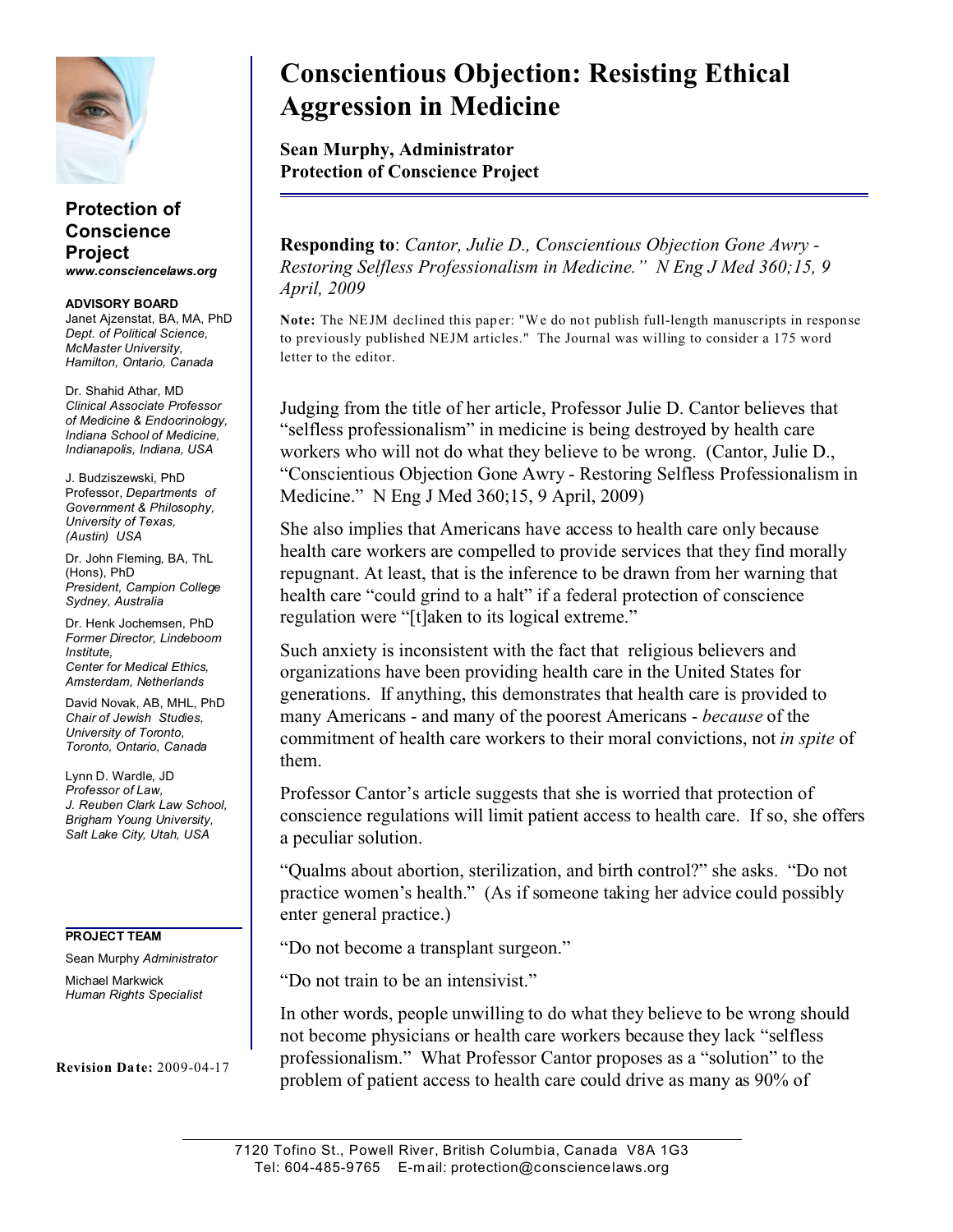religious believers out of the field.<sup>1</sup> Her "solution" could shut down over 900 Catholic hospitals and health care centres that served over 90 millions patients last year,<sup>2</sup> to say nothing of other denominational facilities. How all of this will improve access to health care she does not explain.

Professor Cantor frankly acknowledges that the current controversy is rooted in fundamental disagreement about abortion. What she does not acknowledge is that disagreement about abortion is, in itself, insufficient to cause the kind of conflict now developing about freedom of conscience. Were she and like-minded activists content to agree to disagree, to live and let others live according to different moral standards, there would be no controversy and no need for protection of conscience legislation.

The current conflict (which is not limited to the United States) has arisen primarily because abortion laws were changed with an overly optimistic expectation that health care workers would be willing to participate in the procedure. Having discovered that this is not the case, abortion advocates have been moving from persuasion to a policy of coercion.

To this end, they claim to have discovered a "right" to abortion and "reproductive health care" in international law. They seek enforcement of the purported "right" through national and international institutions and tribunals, as well as regulatory authorities and professional associations. Such "rights" claims, initially aimed at governments to force changes in abortion laws, are also directed at "third parties" - objecting health care workers.<sup>3</sup> This strategy is exemplified in a proposed federal *Freedom of Choice Act* (FOCA).<sup>4</sup>

Canada provides a case study of the trajectory from persuasion to coercion. Protection of conscience measures were deliberately rejected when abortion became a regulated procedure in Canada in 1969, since hospitals were not obliged to offer abortion services and doctors did not have to perform abortions, or even to initiate applications for them.<sup>5</sup> However, it gradually became apparent that many hospitals were not willing to provide abortions. Only five years after decriminalization of the procedure, Toronto's *Globe and Mail* demanded that all publicly funded hospitals (which included Catholic hospitals) be forced to establish abortion committees.<sup>6</sup>

The "public funding" argument is particularly effective where (as in Canada) the state has assumed responsibility for providing health care. "In our society, we all pay taxes for this medical system to receive services," said Dr. Preston Zuliani, the President of the College of Physicians and Surgeons of Ontario. "And if a citizen or taxpayer goes to access those services and they are blocked from receiving legitimate services by a physician, we don't feel that's acceptable."<sup>7</sup>

Dr. Zuliani was defending a policy drafted last year in obedience to the Ontario Human Rights Commission (OHRC). Like Professor Cantor, it demands that physicians "'check their personal views at the door' in providing medical care."<sup>8</sup> The draft policy was opposed by the Ontario Medical Association, representing 25,000 physicians.<sup>9</sup> The most inflammatory language was removed from the final policy, but the OHRC continues to pursue a radical "rights" agenda. Objecting physicians face financially ruinous harassment by the province's inquisitorial human rights apparatus.<sup>10</sup> Moreover, their practice environment is increasingly poisoned by innuendo like that found in an essay in a standard Canadian health law textbook. A passage in the essay implies that objecting health care workers who decline to tell patients where or how they can obtain the morning after pill or abortion commit the offence of "forced pregnancy" under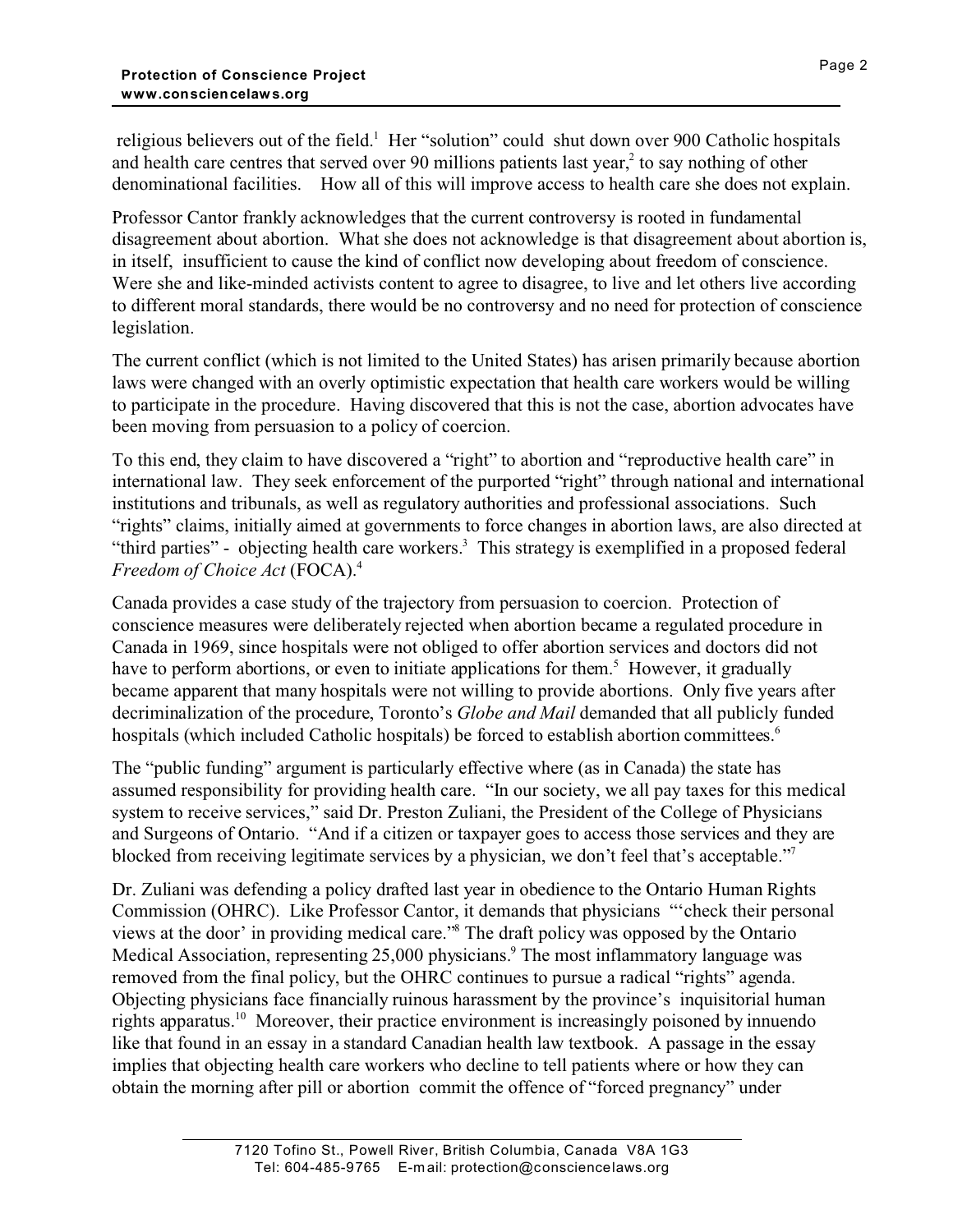international law. The author portrays this as a crime against humanity "analogous to torture," or, at least, a gross violation of human rights. $^{11}$ 

Returning to the United States, in 2006 Professor Cantor herself argued that American plastic surgeons should provide "female genital alteration" (female circumcision) for adults, not only to "spare [patients] the tribal elder's knife," but to respect a choice made by an adult. She implied that surgeons who refused were abandoning the patient, and even cited one opinion that refusing to perform the surgery was discriminatory.<sup>12</sup>

What is remarkable in the current context is that, despite her own views, Professor Cantor was willing to admit that a reasonable surgeon might see things differently and refuse to perform adult female circumcision, since "there is no obligation to treat any patient in a nonemergent situation."<sup>13</sup> Now, however, she believes that it is time to "reconsider the scope of conscience in health care," and that the current freedom to refuse to participate in abortion and sterilization ("perhaps too broad") must not be extended further. She calls for a law to force physicians to provide or facilitate all legal services demanded by patients.

But if health care workers can be compelled to participate in abortion and sterilization, there is no principled reason why they should not be forced to participate in adult female circumcision or other controversial procedures: artificial reproduction, assisted suicide, euthanasia, sex reassignment surgery, and eugenic screening, to name a few. Objecting health care workers are acutely aware of this. They see current efforts to suppress their freedom of conscience as the first steps on a slippery slope that will prove inimical to their careers and their fundamental freedoms. Support for protection of conscience legislation is simply a response to increasingly coercive ethical aggression.

Professor Cantor, too, is worried about a slippery slope - what she calls "conscience creep" arguing that allowing freedom of conscience is the first step to anarchy in health care. "Conscience is a poor touchstone" she writes, because "it can result in a rule that knows no bounds."

She has good reason to be worried, but not because of what conscientious objectors might refuse to do. The shadow of anarchy she sees lying on the future of health care is cast by her own beliefs and her own understanding of conscience, not by those of objecting health care workers. There are at least three different views of what conscience is and how it works, and Professor Cantor has made the mistake of assuming that people who disagree with her about abortion and sterilization nonetheless share her views about morality and conscience.

It is often thought that conscience is a faculty that independently constructs personal moral norms: that it actually *creates* right and wrong. Conscience becomes the great liberator, to which one appeals against any restrictive moral precept on the ground that my conscience has determined what is "right for me," or at least "right for me in these circumstances."

A second idea about conscience is that it is simply a barometer of moral distress, a faculty that senses one's 'comfort level' based on the tension between one's moral views and the demands of a particular situation. There is no question here of the objective morality of a procedure; it is all a question of dissonance between personal views and what are purported to be professional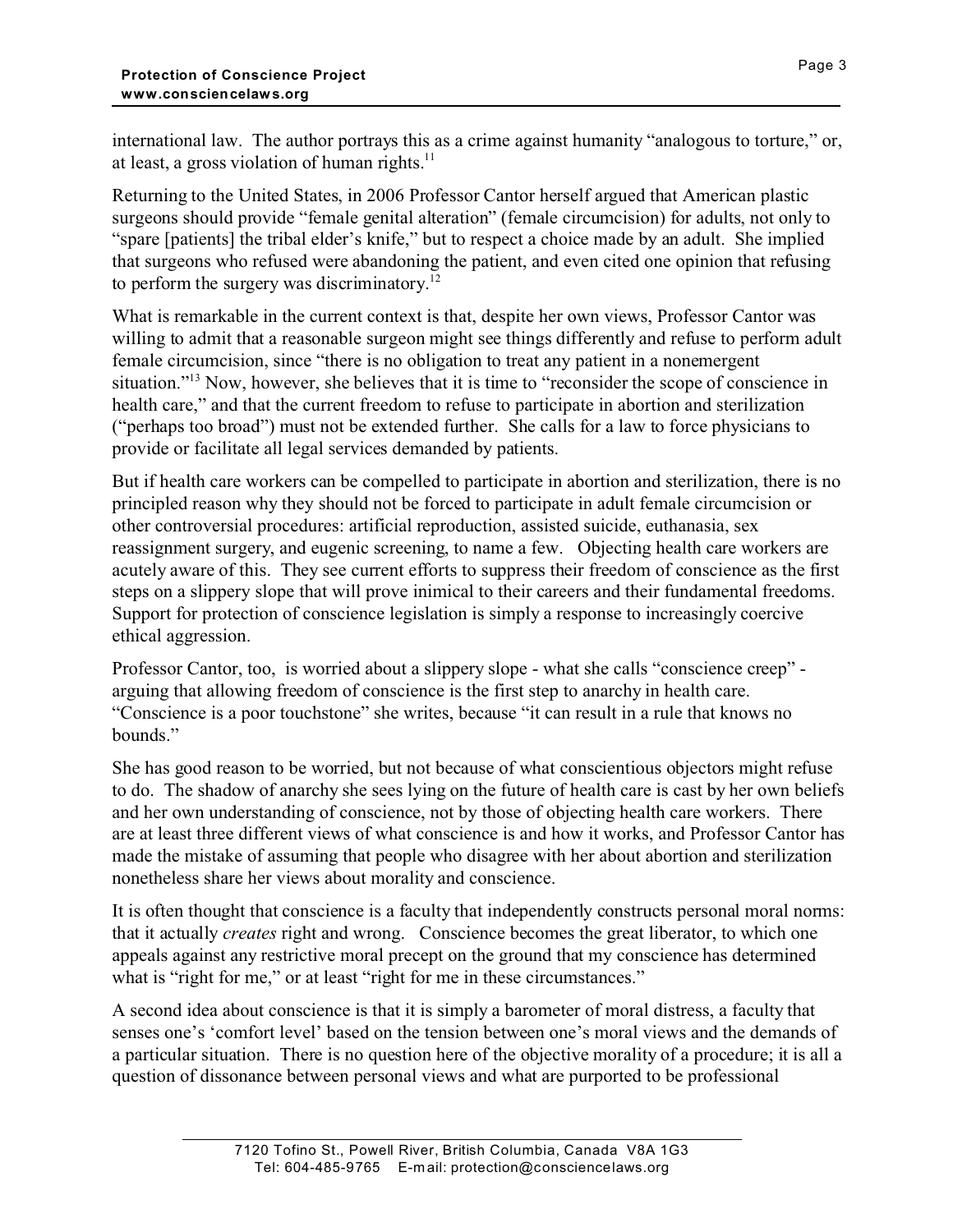obligations. In these circumstances, sacrificing one's personal 'comfort' to help the patient can be portrayed as the noble thing to do: in Professor Cantor's words, "selfless professionalism."

These ideas are not mutually exclusive. Someone whose moral views have been inculcated by culture and upbringing may retain some, discard others, and modify the rest through a 'creative' exercise of conscience. Common to both ideas about conscience, however, is an underlying belief that there are no objective standards of good and evil, or that it is impossible to arrive at any certain conclusions about such things. This is moral relativism: what Professor Cantor calls "the randomness of individual morality." No wonder she is frightened. It is impossible to conceive of a society that could survive if conscience, understood in these terms, were to be let off its leash.

Unlike Professor Cantor, most conscientious objectors are not moral relativists. Most subscribe to some form of the belief that conscience judges whether an act is good or evil according to a true moral standard that it does not make. It judges correctly only when its judgement accords with objective reality and true moral principles. Thus, one is first obliged to ascertain relevant facts say, what correct science tells us about stem cells - and then determine which moral principles apply. Typically, these are drawn from religious or philosophical traditions. It follows that conscience can err in two ways; it can be mistaken as to the facts, and it can be mistaken in its choice of principles.<sup>13</sup> Moreover, one is morally responsible for evil done if the mistakes could have been avoided by more careful enquiries or moral reflection.

One cannot discount the possibility that some people may attempt to justify illicit conduct by appeals to freedom of conscience. However, as the U.S. *Declaration of Independence* and *Bill of Rights* indicate, the fact that fundamental freedoms can be abused is not a reason to suppress them. Normally, the need to ascertain all relevant facts and apply correct moral principles prevents the legitimate exercise of freedom of conscience from degenerating into the kind of anarchy that Professor Cantor fears. This explains why Americans have, for generations, been able to obtain dependable medical care from religious believers and denominational health care facilities.

Professor Cantor stands outside this tradition. That is why she implies that health care workers who refuse to do what they believe to be wrong are pursuing selfish interests under "the cloak of conscience." That is why she invokes the concept of self-sacrifice by calling for "a brand of professionalism that demands less self-interest, not more." Like her fear of anarchy, her perception of selfishness arises from her own views about the nature of conscience, not the real history of health care in the United States.

The real history of health care in the United States has been made by hundreds of thousands of professionals with only *one* identity, served by a single conscience that governs conduct in private and professional life. This moral unity of the human person is identified as integrity, a virtue highly prized by Martin Luther King, who described it at as essential for "a complete life."<sup>14</sup> Selflessness or self-sacrifice, in the tradition of King, might mean going to jail or losing one's life, but has never been understood to include the sacrifice of one's integrity.

From this perspective, to abandon one's moral or ethical convictions in order to serve others is not "selfless professionalism," but prostitution.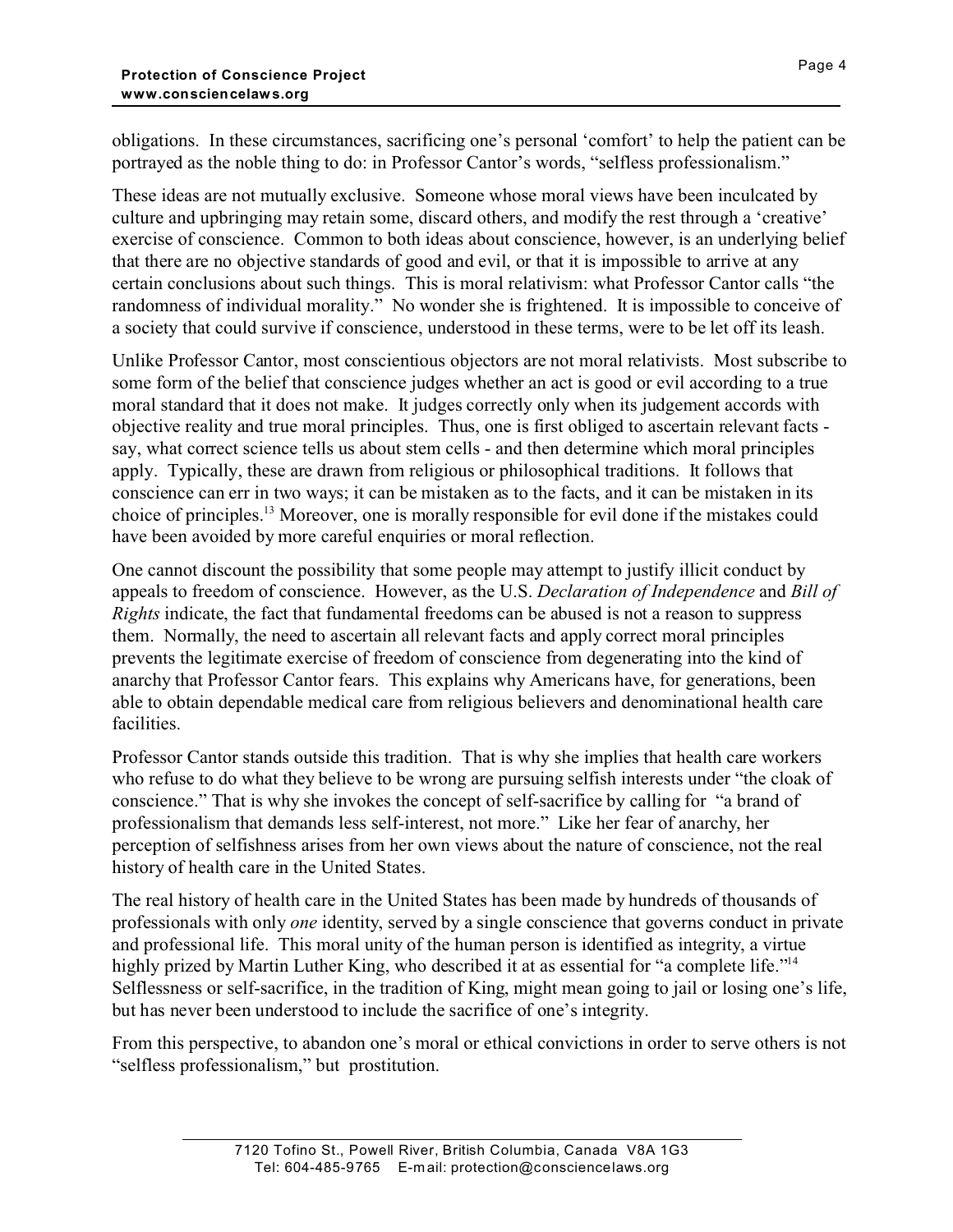## **Notes**

1. Memorandum from the Christian Medical Association to the Office of Public Health and Science, Department of Health and Human Services, 9 April, 2009: Data and analysis of two national surveys on conscience rights regulation and laws, as related to HHS requested information on rescission proposal. (http://www.consciencelaws.org/Examining-Conscience-Legal/Legal40Comment06.html)

2. United States Conference of Catholic Bishops: *The Catholic Church in the United States at a Glance* (http://www.usccb.org/comm/statisti.shtml) Accessed 2009-04-07

3. Center for Reproductive Rights, International Legal Program Summary of Strategic Planning: Through October 31, 2003: Memo #1: "International Reproductive Rights Norms: Current Assessment;" Memo #2- "Establishing International Reproductive Rights Norms: Theory of Change." In *Congressional Record*, Vol. 149 (8 December, 2003), p. E2535 to E2539. Center for Reproductive Rights, Domestic Legal Progam Summary of Strategic Planning Through October 31, 2003: Memo #3- "Report to Strategic Planning Participants From 'Other Litigation' Subgroup." In *Congressional Record*, Vol. 149 (8 December, 2003) p. E2541 to E2542. (http://www.consciencelaws.org/Conscience-Archive/Documents/CRRSecretStrategy.pdf)

4. 110th Congress, 1st Session, (2007) Senate Bill 1173 (http://thomas.loc.gov/cgi-bin/query/z?c110:S.1173:) Accessed 2009-04-08

5. Parliament of Canada, *Hansard- Commons Debates*, 28 April, 1969, p. 8

6. *Globe and Mail*, 18 January 1974. Quoted in de Valk, Alphonse, *Morality and Law in Canadian Politics: The Abortion Controversy*. Dorval, Quebec: Palm Publishers, 1974, p. 137

7. Laidlaw, Stuart, "College of physicians debates doctors' rights to refuse treatments." *Toronto Star*, 18 September, 2008 (http://www.thestar.com/living/article/500852) Accessed 2008-09-21

8. *Submission of the Ontario Human Rights Commission to the College of Physicians and Surgeons of Ontario Regarding the draft policy, "Physicians and the Ontario Human Rights Code."* 15 August, 2008. (http://www.ohrc.on.ca/en/resources/submissions/physur) Accessed 2009-04-13

9. Ontario Medical Association Response to CPSO Draft Policy "Physicians and the Ontario Human Rights Code." (11 September, 2008) (http://www.oma.org/health/rights.asp) Accessed 2009-04-09

10.. Murphy, Sean, *The New Inquisitors*

(http://www.consciencelaws.org/Examining-Conscience-Legal/Legal36.html). Levant, Ezra, *Shakedown: How Our Government is Undermining Democracy in the Name of Human rights.*  McClelland & Stewart, 2009.